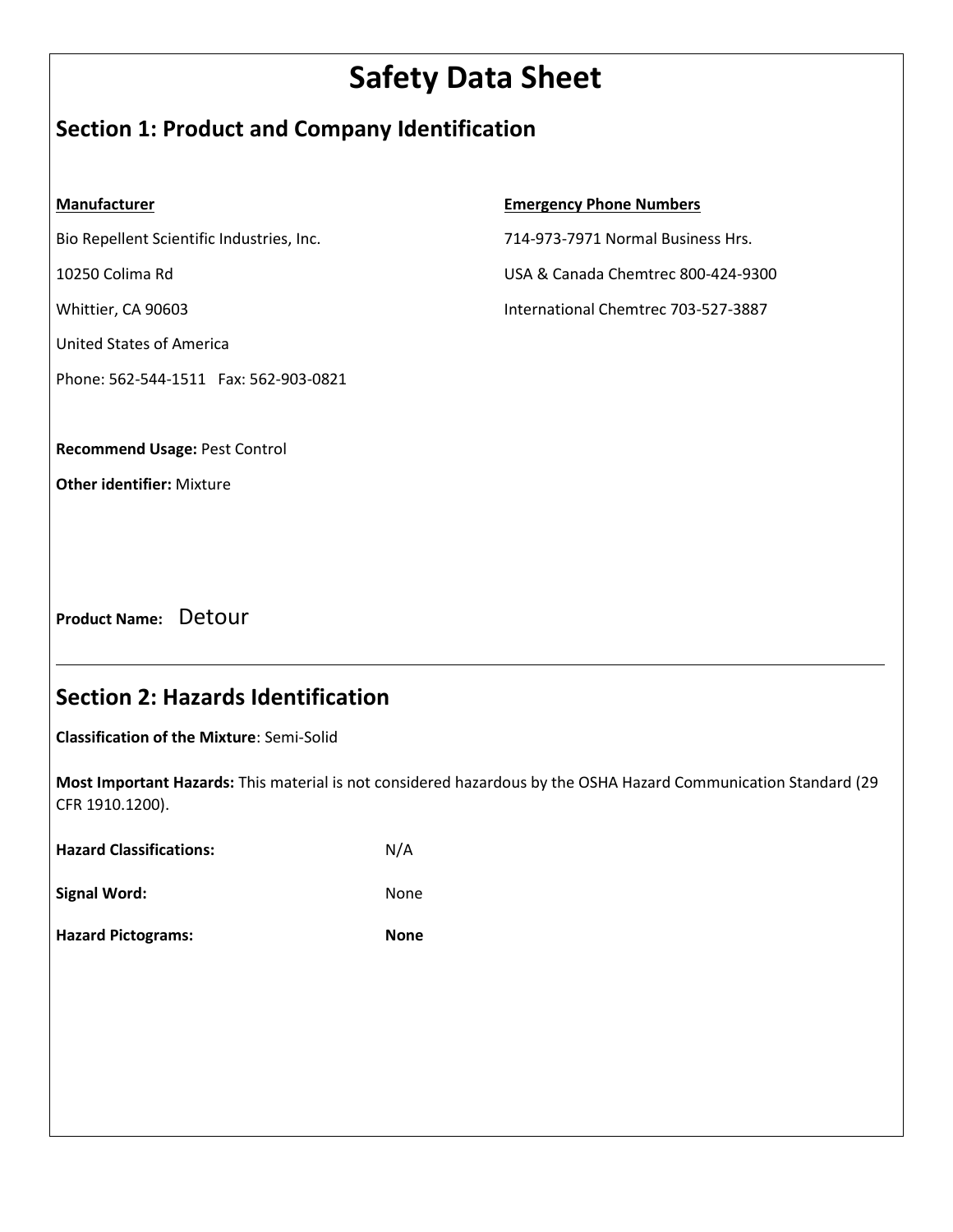| <b>None</b>                                                                                                                                                    |
|----------------------------------------------------------------------------------------------------------------------------------------------------------------|
| None                                                                                                                                                           |
|                                                                                                                                                                |
| No component of this product present at levels greater<br>than or equal to 0.1% is identified as probable, possible,<br>or confirmed human carcinogen by IARC. |
| No component of this product present at levels greater<br>than or equal to 0.1% is identified as probable, possible,<br>or confirmed human carcinogen by OSHA. |
| No component of this product present at levels greater<br>than or equal to 0.1% is identified as probable, possible,<br>or confirmed human carcinogen by NTP.  |
|                                                                                                                                                                |

### **Section 3: Composition Information on Ingredients**

| Ingredient                                                     | Weight % | CAS#       |
|----------------------------------------------------------------|----------|------------|
| White Mineral Oil                                              | 84-88    | 8042-47-5  |
| Silane, dichlorodimethyl-, reaction products with silica 12-14 |          | 68622-44-9 |

To the knowledge of the supplier, there are no other ingredients in this product that are classified as hazardous.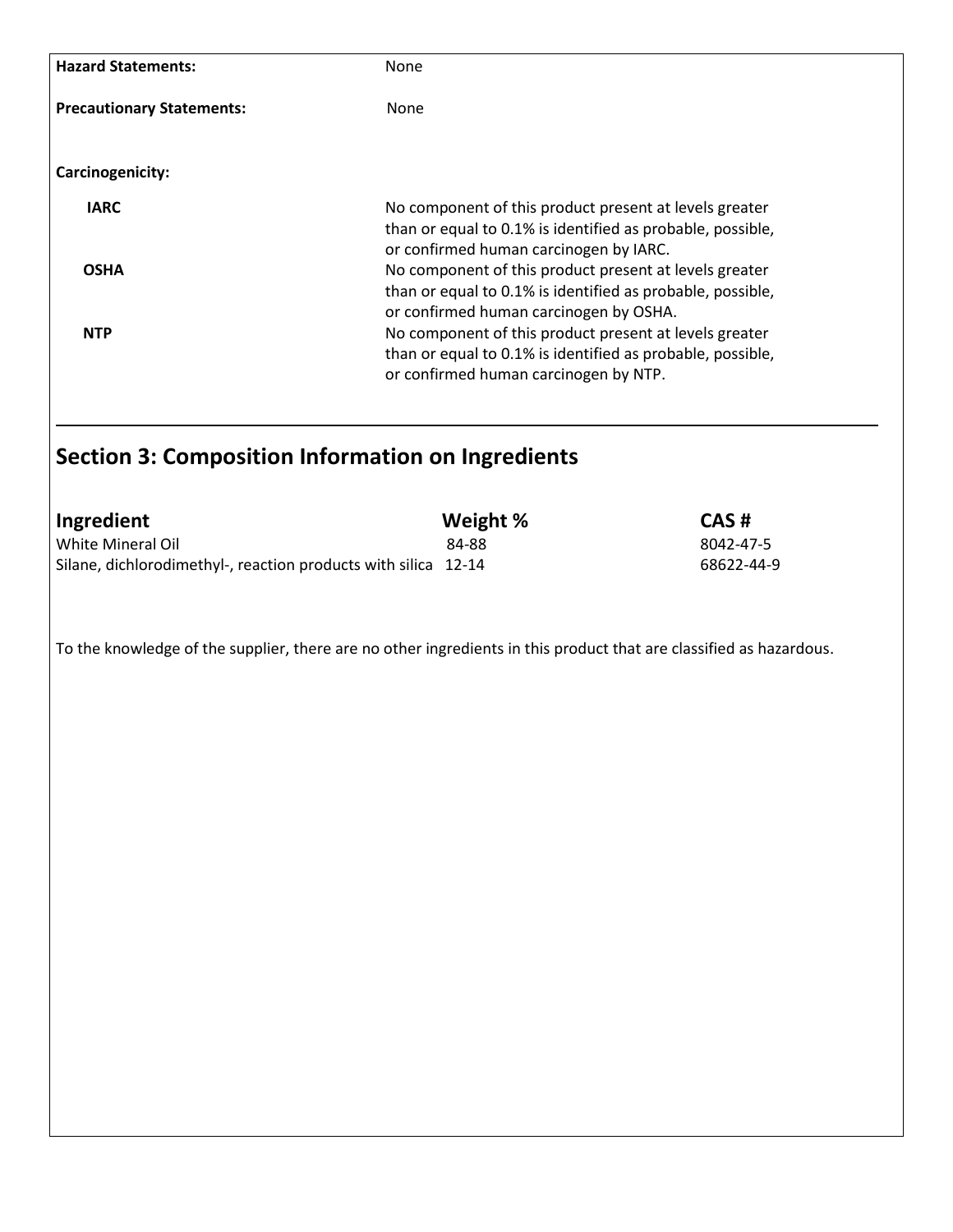## **Section 4: First Aid Measures**

| Eyes:       | Flush eyes with running water for at least 15 minutes.<br>If redness, burning, blurred vision or irritation persists,<br>transport to nearest medical facility for additional<br>treatment.                                                                                                                                                                                                                             |
|-------------|-------------------------------------------------------------------------------------------------------------------------------------------------------------------------------------------------------------------------------------------------------------------------------------------------------------------------------------------------------------------------------------------------------------------------|
| Skin:       | Flush skin with water, wash with soap and water. If<br>irritation occurs, get medical attention. Remove<br>contaminated clothing. Do not reuse clothing until<br>cleaned. If material is injected under the skin,<br>transport to the nearest medical facility for additional<br>treatment. If redness, swelling, pain and/or blisters<br>occur, transport to the nearest medical facility for<br>additional treatment. |
| Ingestion:  | Do NOT induce vomiting and obtain medical attention.<br>Have victim rinse mouth out with water. If vomiting<br>occurs spontaneously, keep head below hips to<br>prevent aspiration.                                                                                                                                                                                                                                     |
| Inhalation: | Remove victim to fresh air and keep at rest in a<br>position comfortable for breathing. If the victim has<br>difficulty breathing or tightness of the chest, is dizzy,<br>vomiting or unresponsive, give oxygen with rescue<br>breathing or CPR as required and transport to the<br>nearest medical facility.                                                                                                           |

# **Section 5: Fire Fighting Measures**

| Base Oil Flash Point (ASTM D92):      | Not Determined                                                                                                                                                                                                                                                                                                           |
|---------------------------------------|--------------------------------------------------------------------------------------------------------------------------------------------------------------------------------------------------------------------------------------------------------------------------------------------------------------------------|
| <b>Auto Ignition Temperature:</b>     | Not Determined                                                                                                                                                                                                                                                                                                           |
| <b>Suitable Extinguishing Media:</b>  | Carbon Dioxide (CO <sub>2</sub> )<br>Dry powder<br>Foam<br>Alcohol-resistant foam<br>Water mist                                                                                                                                                                                                                          |
| <b>Special Firefighting Measures:</b> | Procedures for an oil fire should be utilized. Use self-<br>contained breathing apparatus. Water may be used<br>only to keep surrounding containers cool. Firefighters<br>should wear proper protective equipment and self-<br>contained breathing apparatus with full face piece<br>operated in positive pressure mode. |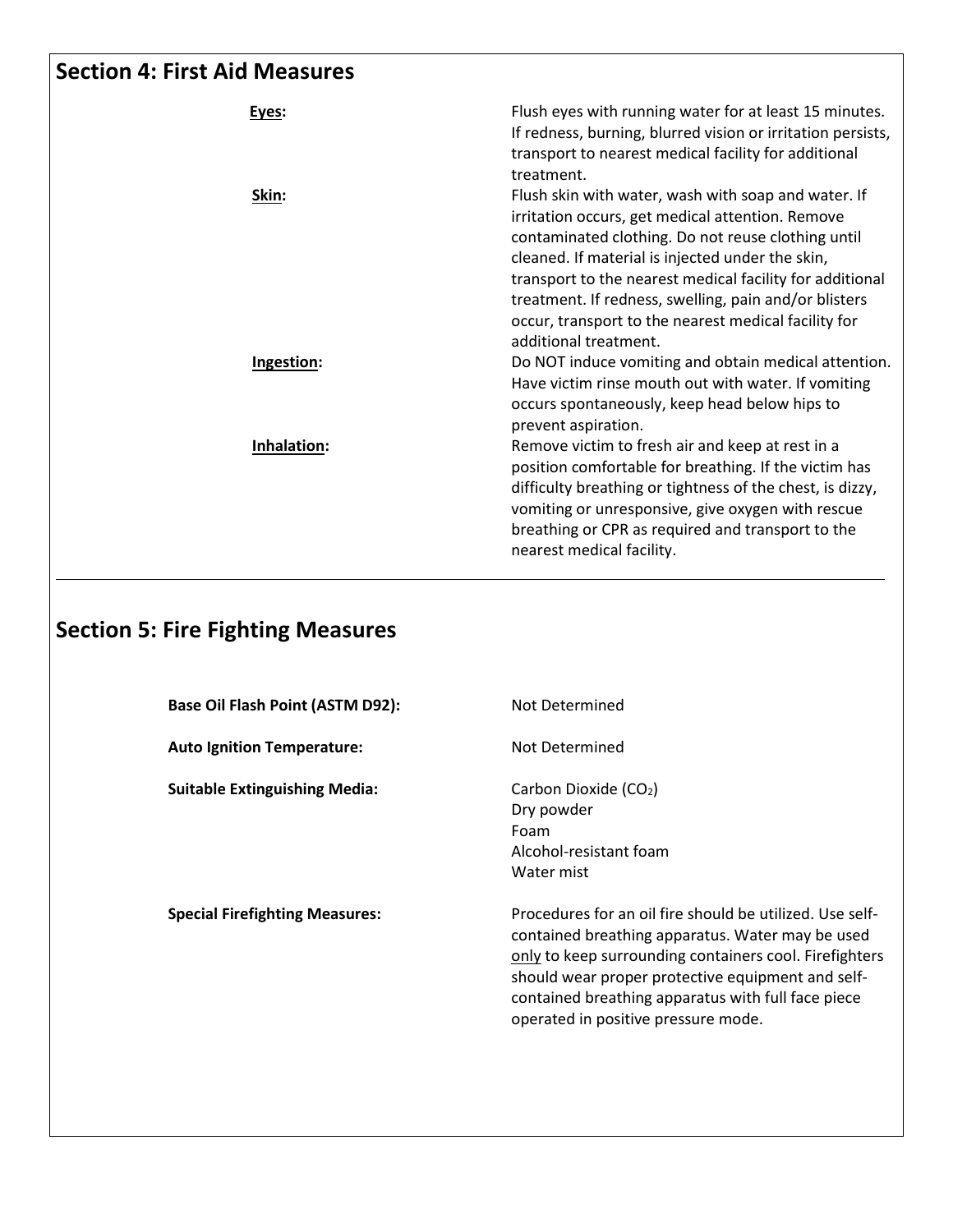## **Section 6: Accidental Release Measures**

| <b>Personal Precautions/Procedures:</b>                | Use PPE and ensure adequate ventilation.                                                                                                                                                                                             |
|--------------------------------------------------------|--------------------------------------------------------------------------------------------------------------------------------------------------------------------------------------------------------------------------------------|
| <b>Environmental Precautions:</b>                      | Should not be released into the environment.<br>Do not contaminate water.<br>Do not flush to surface water or sanitary sewer system.                                                                                                 |
| <b>Methods and Materials for Containment/Clean Up:</b> | Contain spillage, soak up with non-combustible<br>absorbent material (e.g. sand, earth, diatomaceous<br>earth, vermiculite) and transfer to a container for<br>disposal according to local/national regulations (see<br>section 13). |

# **Section 7: Handling and Storage**

| <b>Handling and Storage Precautions</b> | Avoid heat, open flames, including pilot lights, and strong<br>oxidizing agents.<br>Use explosion-proof ventilation to prevent vapor accumulation.<br>Ground all handling equipment to prevent sparking.<br>Avoid contact with eyes, skin, and clothing.<br>Wash thoroughly after handling.<br>Do not eat, drink, or smoke when using this product.<br>Have appropriate fire extinguishers and spill clean-up equipment<br>in or near storage area. |
|-----------------------------------------|-----------------------------------------------------------------------------------------------------------------------------------------------------------------------------------------------------------------------------------------------------------------------------------------------------------------------------------------------------------------------------------------------------------------------------------------------------|
|-----------------------------------------|-----------------------------------------------------------------------------------------------------------------------------------------------------------------------------------------------------------------------------------------------------------------------------------------------------------------------------------------------------------------------------------------------------------------------------------------------------|

<u>University of the contract of the contract of the contract of the contract of the contract of the contract of</u>

# **Section 8: Personal Protection/Exposure Controls**

| <b>Engineering Controls:</b>   | Use adequate ventilation to keep vapors and mists of this<br>material below applicable standards. Recommended work<br>place control parameters: based on mineral oil ACGIH TWA 5 mg/m <sup>3</sup> .                        |
|--------------------------------|-----------------------------------------------------------------------------------------------------------------------------------------------------------------------------------------------------------------------------|
| <b>Respiratory Protection:</b> | If engineering controls do not maintain airborne concentrations to a<br>level which is adequate to protect worker health, an approved<br>respirator must be worn (OSHA Respiratory Protection Standard 29<br>CFR 1910.134). |
| <b>Skin Protection:</b>        | Use protective clothing that is chemically resistant to this product.<br>Acceptable materials for gloves and aprons are: neoprene, nitrile<br>rubber, or viton.                                                             |
| <b>Eve Protection:</b>         | Use safety glasses or goggles. Have suitable eye wash water available.                                                                                                                                                      |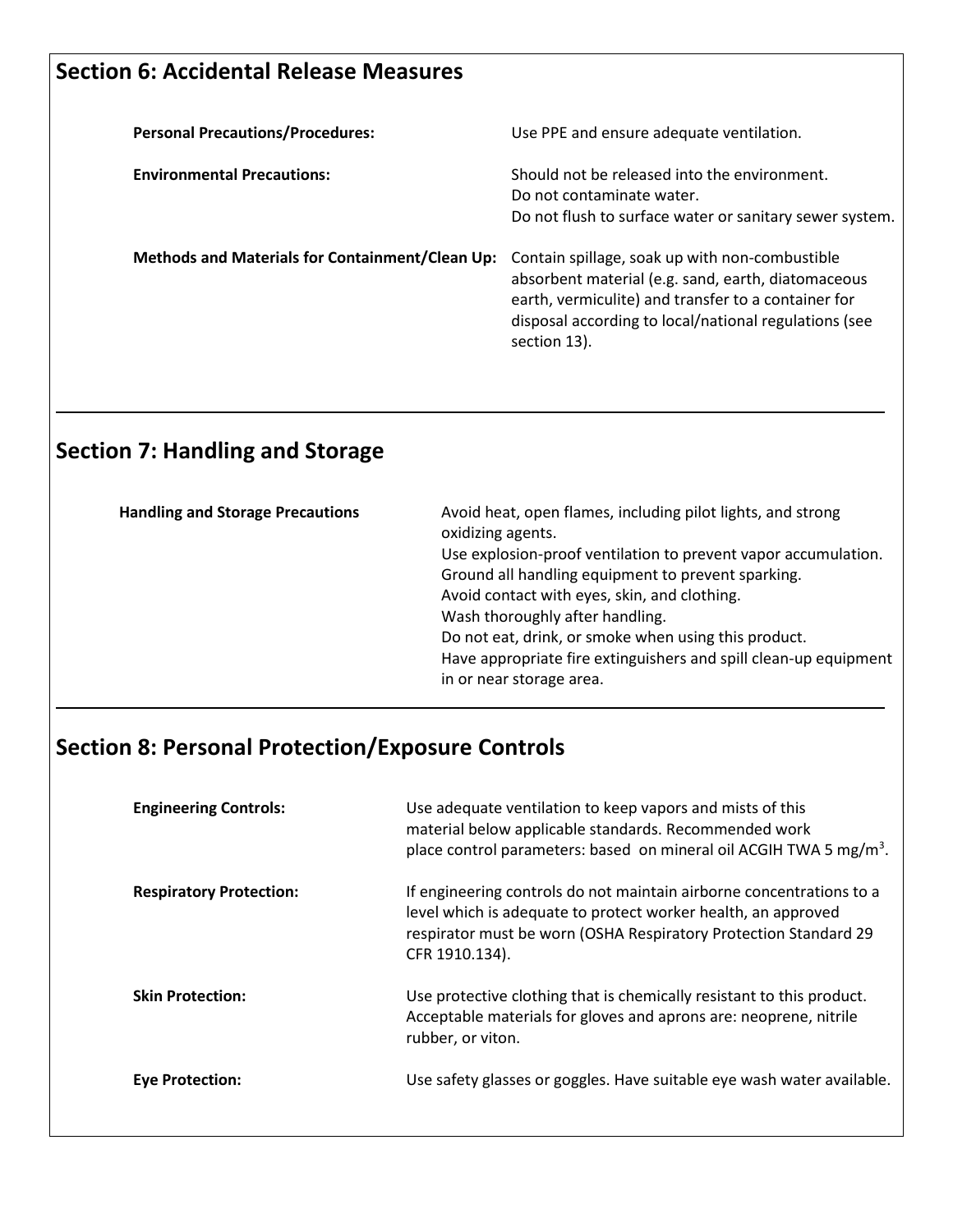## **Section 9: Physical and Chemical Properties**

| Color:                      | white                 |
|-----------------------------|-----------------------|
| Appearance:                 | Semi-solid            |
| <b>Specific Gravity:</b>    | $0.8 - 0.9$           |
| <b>Solubility in Water:</b> | Insoluble             |
| <b>Vapor Pressure:</b>      | Not Determined        |
| %Volatile by Volume:        | Not Determined        |
| <b>Evaporation Rate:</b>    | Not Determined        |
| Odor:                       | Characteristic        |
| Vapor Density (air $= 1$ ): | <b>Not Determined</b> |
| <b>Boiling Point:</b>       | Not Determined        |
| <b>Reactivity in Water:</b> | Not Reactive          |

<u>us and the contract of the contract of the contract of the contract of the contract of the contract of the con</u>

<u>University of the contract of the contract of the contract of the contract of the contract of the contract of</u>

## **Section 10: Stability and Reactivity**

**Stability:** The product is stable. **Conditions to Avoid:** Sources of ignition. **Incompatibility:** Strong oxidizing or reducing agents. **Decomposition Products:** Oxides of carbon and hydrogen. **Hazardous Polymerization:** Will not occur.

### **Section 11: Stability and Reactivity**

**Potential Health Effects:**

**Likely Routes of Exposure:** Inhalation, skin, eyes, and ingestion.

**Eye Effects:** Can cause irritation, redness, burns, and tissue destruction. **Skin Effects:** Can cause inflammation, and significant irritation. **Oral Effects:** Gastrointestinal tract irritation, nausea, and vomiting if swallowed. **Inhalation Effects:** May cause respiratory tract irritation. **Chronic Health Effects:** No data available to indicate product or components present in mixture are chronic health hazards. **Mutagenicity:** Negative **Reproductive Effects:** Not Determined **Teratogenicity:** Not Determined **Sensitization:** See Section 2 **Toxicological Data:** Not Determined

## **Section 12: Ecological Information**

 Not classified due to inadequate data available on this mixture. Highly recommend avoidance of release to environment.

<u>University of the contract of the contract of the contract of the contract of the contract of the contract of</u>

## **Section 13: Disposal Considerations**